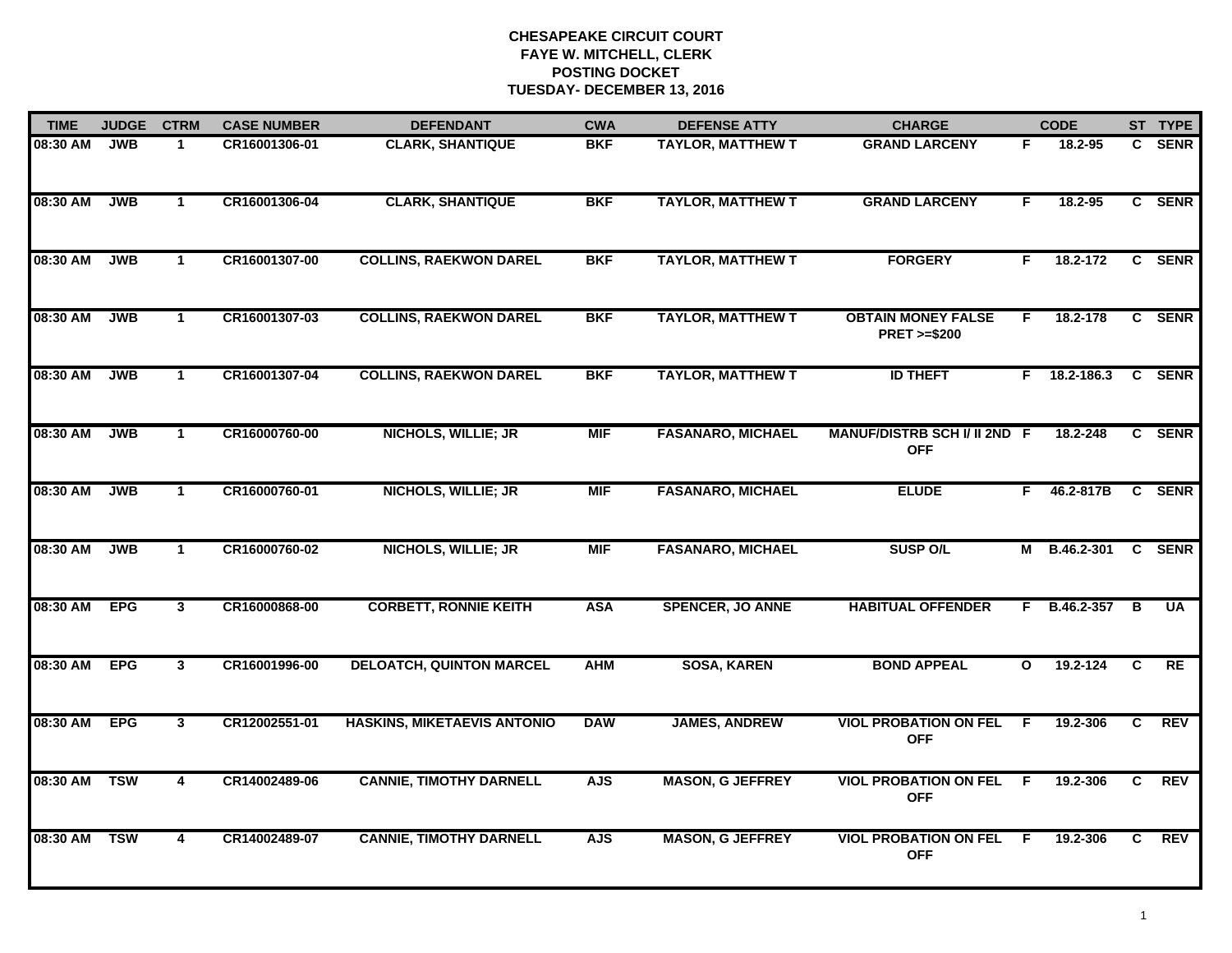| <b>TIME</b>   | <b>JUDGE</b> | <b>CTRM</b>             | <b>CASE NUMBER</b> | <b>DEFENDANT</b>                    | <b>CWA</b> | <b>DEFENSE ATTY</b>      | <b>CHARGE</b>                                   |     | <b>CODE</b> |    | ST TYPE       |
|---------------|--------------|-------------------------|--------------------|-------------------------------------|------------|--------------------------|-------------------------------------------------|-----|-------------|----|---------------|
| 08:30 AM TSW  |              | 4                       | CR14002489-08      | <b>CANNIE, TIMOTHY DARNELL</b>      | <b>AJS</b> | <b>MASON, G JEFFREY</b>  | <b>VIOL PROBATION OF MISD M</b><br><b>OFF</b>   |     | 19.2-306    | C. | <b>REV</b>    |
| 08:30 AM      | <b>TSW</b>   | 4                       | CR16000012-00      | <b>GRANT, RANDOLPH CLARENCE; JR</b> | <b>CLB</b> | Jones, David L           | <b>PETIT LARCENY: 3RD+</b><br><b>CONVICTION</b> | F.  | 18.2-104    |    | C SENR        |
| 08:30 AM      | <b>TSW</b>   | $\overline{\mathbf{4}}$ | CR10001177-06      | <b>LEWIS, JUSTIN ROBERT</b>         | <b>MLK</b> | <b>PASS, STEPHANIE P</b> | <b>VIOL PROBATION ON FEL</b><br><b>OFF</b>      | E   | 19.2-306    | C. | <b>MOT</b>    |
| 08:30 AM      | <b>TSW</b>   | 4                       | CR10001177-07      | <b>LEWIS, JUSTIN ROBERT</b>         | <b>MLK</b> | <b>PASS, STEPHANIE</b>   | <b>VIOL PROBATION ON FEL</b><br><b>OFF</b>      | F.  | 19.2-306    | C. | МОТ           |
| 08:30 AM      | <b>TSW</b>   | 4                       | CR02A00986-01      | <b>WILSON, LEON LEE</b>             | CLB        | <b>HADEED, SHANNON</b>   | <b>VIOL PROBATION ON FEL</b><br><b>OFF</b>      | - F | 19.2-306    | B  | <b>REV</b>    |
| 08:30 AM TSW  |              | 4                       | CR02A00987-01      | <b>WILSON, LEON LEE</b>             | <b>CLB</b> | <b>HADEED, SHANNON</b>   | <b>VIOL PROBATION ON FEL F</b><br><b>OFF</b>    |     | 19.2-306    | B  | <b>REV</b>    |
| 08:30 AM TSW  |              | $\overline{\mathbf{4}}$ | CR10003081-02      | <b>WOODRUFF, JAMES EDWARD</b>       | CLB        | <b>HADEED, SHANNON</b>   | <b>VIOL PROBATION ON FEL F</b><br><b>OFF</b>    |     | 19.2-306    | C  | <b>REV</b>    |
| 08:30 AM      | <b>TSW</b>   | $\overline{\mathbf{4}}$ | CR10003081-03      | <b>WOODRUFF, JAMES EDWARD</b>       | CLB        | <b>HADEED, SHANNON</b>   | <b>VIOL PROBATION ON FEL</b><br><b>OFF</b>      | F.  | 19.2-306    | C. | <b>REV</b>    |
| 08:30 AM MATA |              | 5                       | CR11002789-08      | <b>GALVIN, MORGAN RAE</b>           | <b>MIF</b> | <b>OXENHAM, CARA</b>     | <b>VIOL PROBATION ON FEL</b><br><b>OFF</b>      | E   | 19.2-306    | C. | <b>REV</b>    |
| 08:30 AM MATA |              | 5                       | CR11002789-09      | <b>GALVIN, MORGAN RAE</b>           | <b>MIF</b> | <b>OXENHAM, CARA</b>     | <b>VIOL PROBATION ON FEL</b><br><b>OFF</b>      | -F. | 19.2-306    | C. | <b>REV</b>    |
| 08:30 AM MATA |              | 5                       | CR11002789-10      | <b>GALVIN, MORGAN RAE</b>           | <b>MIF</b> | <b>OXENHAM, CARA</b>     | <b>VIOL PROBATION ON FEL</b><br><b>OFF</b>      | - F | 19.2-306    | C  | REV           |
| 08:30 AM MATA |              | $5\phantom{.0}$         | CR15000400-02      | <b>GALVIN, MORGAN RAE</b>           | <b>MIF</b> | <b>OXENHAM, CARA</b>     | <b>VIOL PROBATION ON FEL F</b><br><b>OFF</b>    |     | 19.2-306    | C. | <b>REV</b>    |
| 08:30 AM      | <b>RDS</b>   | 6                       | CR15001424-00      | <b>BOYD, TRAMEKA SHAKELE</b>        | <b>BKF</b> | <b>PLOTT, STEPHEN</b>    | <b>GRAND LARCENY</b>                            | F.  | 18.2-95     |    | <b>B</b> SENR |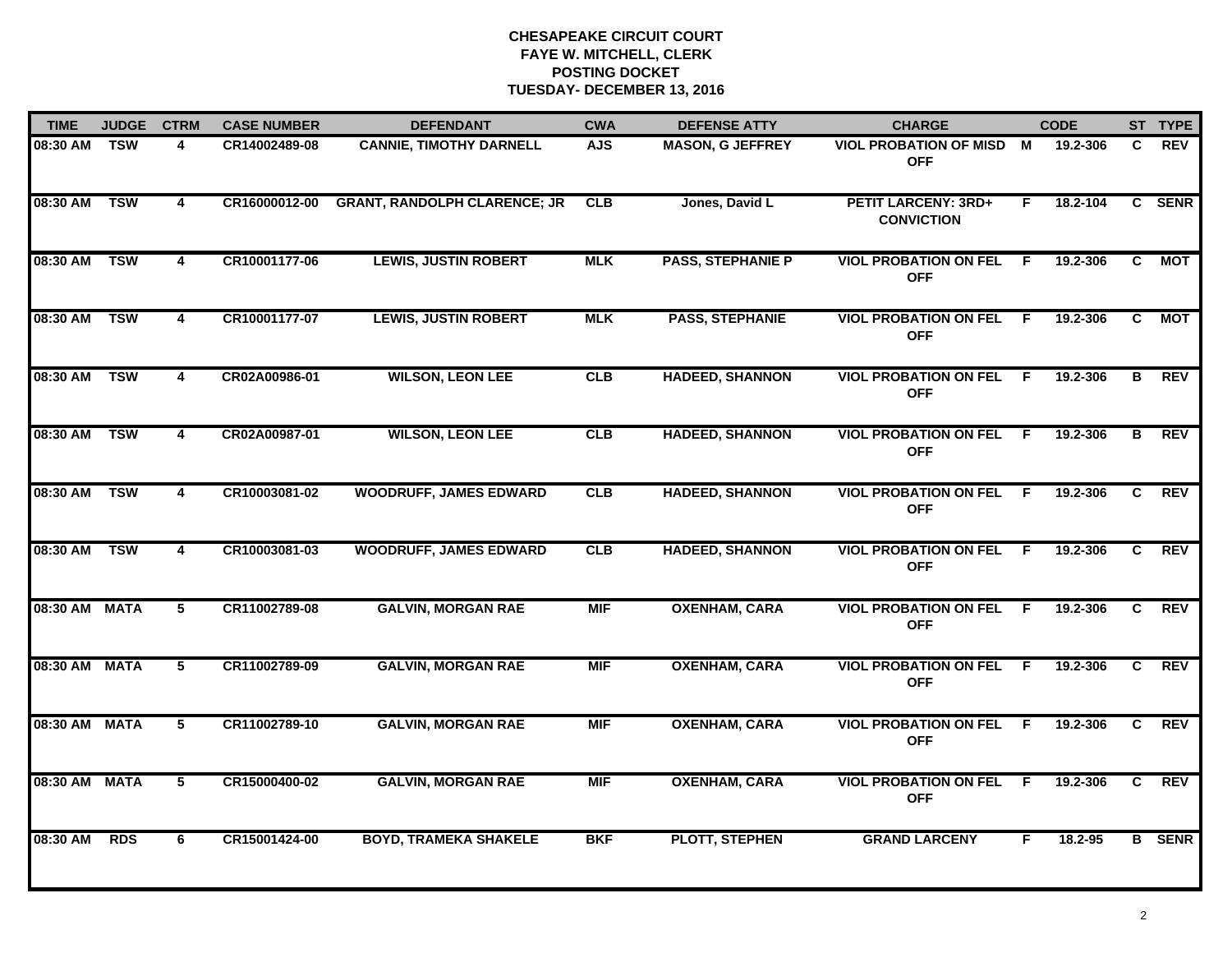| <b>TIME</b> | <b>JUDGE</b> | <b>CTRM</b> | <b>CASE NUMBER</b> | <b>DEFENDANT</b>             | <b>CWA</b> | <b>DEFENSE ATTY</b>      | <b>CHARGE</b>                              |                | <b>CODE</b>     |                | ST TYPE       |
|-------------|--------------|-------------|--------------------|------------------------------|------------|--------------------------|--------------------------------------------|----------------|-----------------|----------------|---------------|
| 08:30 AM    | <b>RDS</b>   | 6           | CR15001424-01      | <b>BOYD, TRAMEKA SHAKELE</b> | <b>BKF</b> | PLOTT, STEPHEN           | <b>GRAND LARCENY</b>                       | F.             | 18.2-95         |                | <b>B</b> SENR |
| 08:30 AM    | <b>RDS</b>   | 6           | CR15001424-02      | <b>BOYD, TRAMEKA SHAKELE</b> | <b>BKF</b> | <b>PLOTT, STEPHEN</b>    | <b>LARCENY W/INTENT TO</b><br><b>SELL</b>  |                | $F$ 18.2-108.01 | B              | <b>UA</b>     |
| 08:30 AM    | <b>RDS</b>   | 6           | CR15001424-03      | <b>BOYD, TRAMEKA SHAKELE</b> | <b>BKF</b> | <b>PLOTT, STEPHEN</b>    | <b>LARCENY W/INTENT TO</b><br><b>SELL</b>  |                | $F$ 18.2-108.01 | B              | <b>UA</b>     |
| 08:30 AM    | <b>RDS</b>   | 6           | CR15001424-04      | <b>BOYD, TRAMEKA SHAKELE</b> | <b>BKF</b> | <b>PLOTT, STEPHEN</b>    | <b>CONSPIRE GRAND</b><br><b>LARCENY</b>    | F.             | $18.2 - 95$     | в              | <b>UA</b>     |
| 08:30 AM    | <b>RDS</b>   | 6           | CR15001424-05      | <b>BOYD, TRAMEKA SHAKELE</b> | <b>BKF</b> | <b>PLOTT, STEPHEN</b>    | <b>CONSPIRE GRAND</b><br><b>LARCENY</b>    | F.             | 18.2-95         | В              | <b>UA</b>     |
| 08:30 AM    | <b>RDS</b>   | 6           | CR16000804-00      | LEE, ATIBA JELANI            | <b>ASA</b> | <b>GILCHRIST, KURT A</b> | <b>PWID/MANUFACTURE</b><br><b>HEROIN</b>   | F.             | 18.2-248        |                | C SENR        |
| 08:30 AM    | <b>RDS</b>   | 6           | CR04A01063-02      | <b>O'DELL, SHAWN MICHAEL</b> | <b>AJS</b> | <b>STOKES, MARK</b>      | <b>VIOL PROBATION ON FEL</b><br><b>OFF</b> | - F            | 19.2-306        | В              | <b>REV</b>    |
| 08:30 AM    | <b>RDS</b>   | 6           | CR04A01066-02      | <b>O'DELL, SHAWN MICHAEL</b> | <b>AJS</b> | <b>STOKES, MARK</b>      | <b>VIOL PROBATION ON FEL</b><br><b>OFF</b> | $\overline{F}$ | 19.2-306        | $\overline{B}$ | <b>REV</b>    |
| 08:30 AM    | <b>RDS</b>   | 6           | CR04A01067-02      | <b>O'DELL, SHAWN MICHAEL</b> | <b>AJS</b> | <b>STOKES, MARK</b>      | <b>VIOL PROBATION ON FEL</b><br><b>OFF</b> | F.             | 19.2-306        | В              | <b>REV</b>    |
| 08:30 AM    | <b>RDS</b>   | 6           | CR04A01068-02      | <b>O'DELL, SHAWN MICHAEL</b> | <b>AJS</b> | <b>STOKES, MARK</b>      | <b>VIOL PROBATION ON FEL</b><br><b>OFF</b> | - F            | 19.2-306        | B              | <b>REV</b>    |
| 08:30 AM    | <b>RDS</b>   | 6           | CR04A01069-02      | <b>O'DELL, SHAWN MICHAEL</b> | <b>AJS</b> | <b>STOKES, MARK</b>      | <b>VIOL PROBATION ON FEL</b><br><b>OFF</b> | -F             | 19.2-306        | в              | <b>REV</b>    |
| 08:30 AM    | <b>RDS</b>   | 6           | CR09004067-01      | <b>O'DELL, SHAWN MICHAEL</b> | <b>AJS</b> | <b>STOKES, MARK</b>      | <b>VIOL PROBATION ON FEL</b><br><b>OFF</b> | - F            | 19.2-306        | В              | REV           |
| 08:30 AM    | <b>RDS</b>   | 6           | CR16000270-00      | <b>PLOTT, STEPHEN</b>        |            |                          | <b>FTA-DOCKET CALL</b>                     | М              | 18.2-456        | s              | <b>MOT</b>    |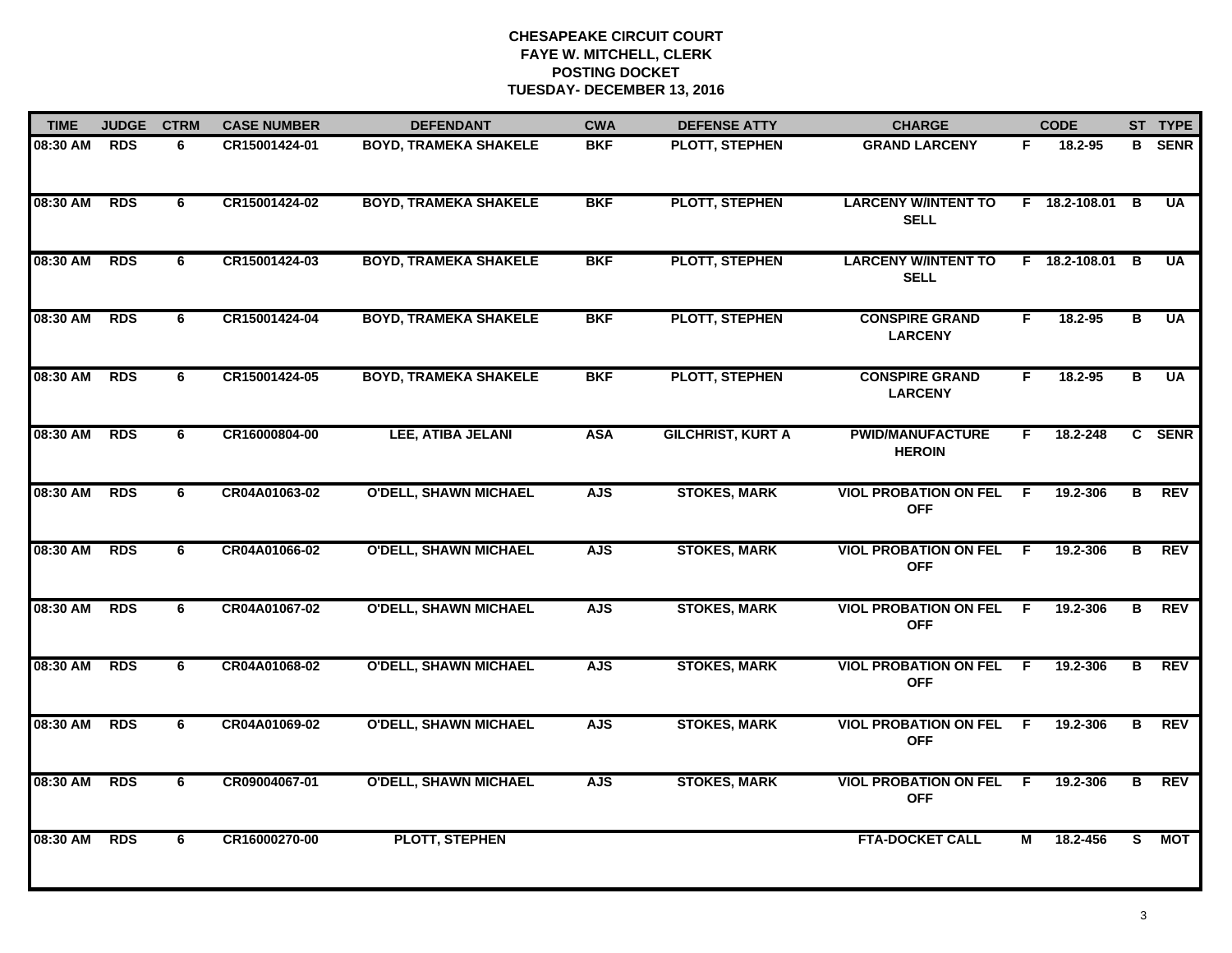| <b>TIME</b>   | <b>JUDGE</b> | <b>CTRM</b>    | <b>CASE NUMBER</b> | <b>DEFENDANT</b>                   | <b>CWA</b> | <b>DEFENSE ATTY</b>           | <b>CHARGE</b>                                   |                | <b>CODE</b>        |                | ST TYPE       |
|---------------|--------------|----------------|--------------------|------------------------------------|------------|-------------------------------|-------------------------------------------------|----------------|--------------------|----------------|---------------|
| 08:30 AM      | <b>RDS</b>   | 6              | CR14002325-00      | <b>REDAS, ALEXANDER BARTIMAEUS</b> | <b>ASA</b> | <b>BLACK, HUGH E; III</b>     | <b>POSSESS HEROIN</b>                           | F.             | 18.2-250           | C              | DD            |
| 08:30 AM      | <b>RDS</b>   | 6              | CR07003700-02      | <b>SANTIFUL, THOMAS LEE</b>        | <b>ASA</b> | <b>MASON, G JEFFREY</b>       | <b>VIOL PROBATION ON FEL</b><br><b>OFF</b>      | - F            | 19.2-306           | C              | <b>REV</b>    |
| 08:30 AM      | <b>RDS</b>   | 6              | CR13000608-01      | <b>SANTIFUL, THOMAS LEE</b>        | <b>ASA</b> | <b>MASON, G JEFFREY</b>       | <b>VIOL PROBATION ON FEL</b><br><b>OFF</b>      | $\overline{F}$ | 19.2-306           | $\overline{c}$ | <b>REV</b>    |
| 08:30 AM      | <b>RDS</b>   | 6              | CR16001399-00      | <b>STEPHENS, JERRY WAYNE</b>       | <b>ASA</b> | <b>HOLDER, W JOSHUA</b>       | <b>POSSESS FENTANYL</b>                         | F.             | 18.2-250           |                | C BOND        |
| 08:30 AM      | <b>RDS</b>   | 6              | CR16001399-01      | <b>STEPHENS, JERRY WAYNE</b>       | <b>ASA</b> | <b>HOLDER, W JOSHUA</b>       | <b>POSSESS COCAINE</b>                          | F.             | 18.2-250           |                | C BOND        |
| 08:30 AM      | <b>RDS</b>   | 6              | CR16001854-00      | <b>STEPHENS, JERRY WAYNE</b>       | <b>ASA</b> | <b>HOLDER, WILLIAM JOSHUA</b> | <b>POSSESS HEROIN</b>                           | F.             | 18.2-250           |                | C BOND        |
| 08:30 AM      | <b>RDS</b>   | 6              | CR16001854-01      | <b>STEPHENS, JERRY WAYNE</b>       | <b>ASA</b> | <b>HOLDER, WILLIAM JOSHUA</b> | <b>POSS PARAPHERNALIA</b>                       | М              | 54.1-3466          | C              | <b>BOND</b>   |
| 09:30 AM MATA |              | 5              | CR16002130-00      | <b>ACEVEDO, MICHELLE</b>           |            |                               | 82/60 SP                                        |                | $C.46.2 - 878$     |                | S ADAT        |
| 09:30 AM      | <b>MATA</b>  | 5              | CR16002130-01      | <b>ACEVEDO, MICHELLE</b>           |            |                               | <b>NO INSP</b>                                  |                | A.46.2-1158 S ADAT |                |               |
| 09:30 AM      | <b>MATA</b>  | 5              | CR16002130-02      | <b>ACEVEDO, MICHELLE</b>           |            |                               | <b>NO INSP</b>                                  |                | A.46.2-1158 S ADAT |                |               |
| 09:30 AM MATA |              | 5              | CR16002122-00      | <b>BLONG, JASON JON</b>            |            |                               | <b>ASSAULT &amp; BATTERY-WIFE M</b>             |                | $18.2 - 57.2$      |                | S ADAT        |
| 09:30 AM      | <b>MATA</b>  | 5              | CR16002117-00      | <b>BOYD, WALTER; IV</b>            | <b>KAM</b> |                               | <b>ANIMATE OBJECT/SEX</b><br><b>PENETRATION</b> | F.             | 18.2-67.2          |                | <b>B</b> ADAT |
| 09:30 AM      | <b>MATA</b>  | $\overline{5}$ | CR16002150-00      | <b>BROOKS, DERON EDWARD</b>        |            | Ortiz, Kathleen A.            | <b>DRIVE REVOKED</b>                            |                | M B.46.2-301       | - S            | <b>TBS</b>    |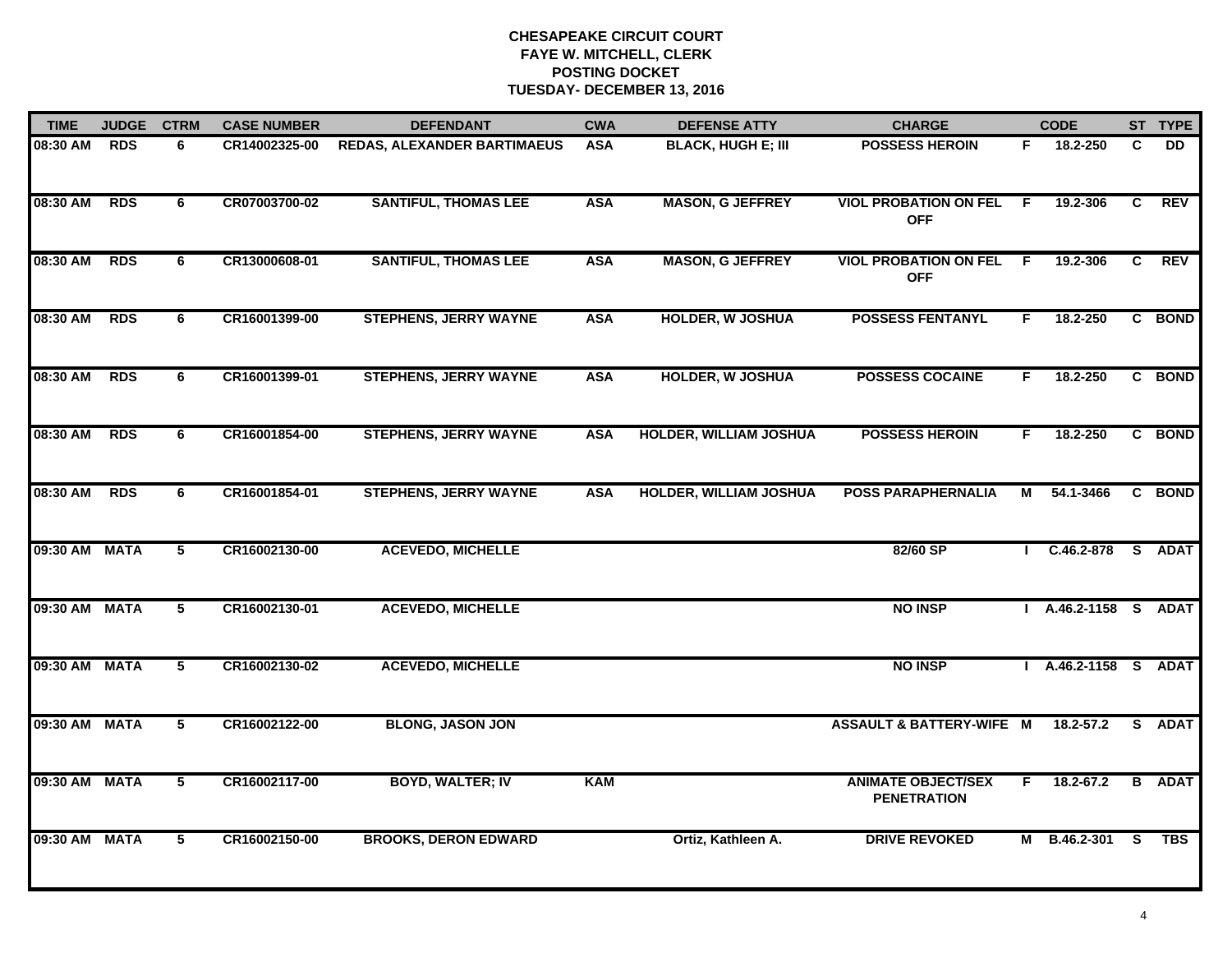| <b>TIME</b>   | <b>JUDGE</b> | <b>CTRM</b>     | <b>CASE NUMBER</b> | <b>DEFENDANT</b>                   | <b>CWA</b> | <b>DEFENSE ATTY</b>   | <b>CHARGE</b>                                 |     | <b>CODE</b>  |          | ST TYPE     |
|---------------|--------------|-----------------|--------------------|------------------------------------|------------|-----------------------|-----------------------------------------------|-----|--------------|----------|-------------|
| 09:30 AM MATA |              | 5.              | CR04A03189-01      | <b>BROWN, ANTHONY MARVIN</b>       |            |                       | <b>VIOL PROBATION ON FEL</b><br><b>OFF</b>    | -F. | 19.2-306     |          | C ADAT      |
| 09:30 AM MATA |              | $5\overline{ }$ | CR04A03190-01      | <b>BROWN, ANTHONY MARVIN</b>       |            |                       | <b>VIOL PROBATION ON FEL</b><br><b>OFF</b>    | - F | 19.2-306     |          | C ADAT      |
| 09:30 AM MATA |              | 5               | CR16002100-00      | <b>ESPOSITO, LEO D</b>             |            |                       | <b>RD-PASS SCHOOL BUS-</b><br><b>MISD</b>     | M   | A.46.2-859   |          | S ADAT      |
| 09:30 AM MATA |              | 5               | CR16002087-00      | <b>FELDER, ANDRE DEMETRIUS; JR</b> |            |                       | POSSESS PARAPHERNALIA M                       |     | 54.1-3466    | S.       | <b>ADAT</b> |
| 09:30 AM MATA |              | 5               | CR16002147-00      | <b>GODWIN, MYRON ANTOINE</b>       |            | Ortiz, Kathleen A.    | <b>SUSP O/L</b>                               | М   | B.46.2-301   | <b>S</b> | <b>TBS</b>  |
| 09:30 AM MATA |              | 5               | CR16001114-00      | <b>GOFF, JORDAN LEIGHANN</b>       | <b>MIF</b> | <b>JONES, DAVID L</b> | <b>POSS OF COCAINE</b>                        | F.  | 18.2-250     | C        | <b>TBS</b>  |
| 09:30 AM MATA |              | 5               | CR16001114-02      | <b>GOFF, JORDAN LEIGHANN</b>       |            |                       | <b>FTA-SENTENCING</b>                         | М   | 18.2-456     |          | C ADAT      |
| 09:30 AM MATA |              | 5               | CR16002163-00      | <b>ISENBURG, DEREK ERROL</b>       |            | Ortiz, Kathleen A.    | SUSP O/L 4TH                                  |     | M B.46.2-301 | <b>S</b> | <b>TBS</b>  |
| 09:30 AM MATA |              | 5               | CR16002151-00      | <b>JOHNSON, CARLA RENEE</b>        |            | <b>OLIVER, FLOYD</b>  | NO OL                                         | М   | 46.2-300     | S.       | <b>TBS</b>  |
| 09:30 AM MATA |              | 5               | CR16002151-01      | <b>JOHNSON, CARLA RENEE</b>        |            | <b>OLIVER, FLOYD</b>  | <b>CAPIAS-FTA</b>                             | М   | 18.2-456     | в        | <b>TBS</b>  |
| 09:30 AM MATA |              | 5               | CR16002149-00      | <b>LITTLE, SHEILA YVETTE</b>       |            | <b>OLIVER, FLOYD</b>  | <b>FALSE IDENTITY TO LEO</b>                  | M   | 19.2-82.1    | в        | <b>TBS</b>  |
| 09:30 AM MATA |              | 5               | CR16002149-01      | <b>LITTLE, SHEILA YVETTE</b>       |            | <b>OLIVER, FLOYD</b>  | FICTITIOUS LICENSE PLATE M 46.2-613(4)        |     |              | В        | <b>TBS</b>  |
| 09:30 AM MATA |              | 5               | CR15001072-00      | <b>VAUGHAN, DOMINIQUE TRENT</b>    | <b>AHM</b> | <b>KORSLUND, ERIC</b> | <b>ASSAULT AND BATTER -</b><br><b>OFFICER</b> | F.  | 18.2-57      | C        | AC.         |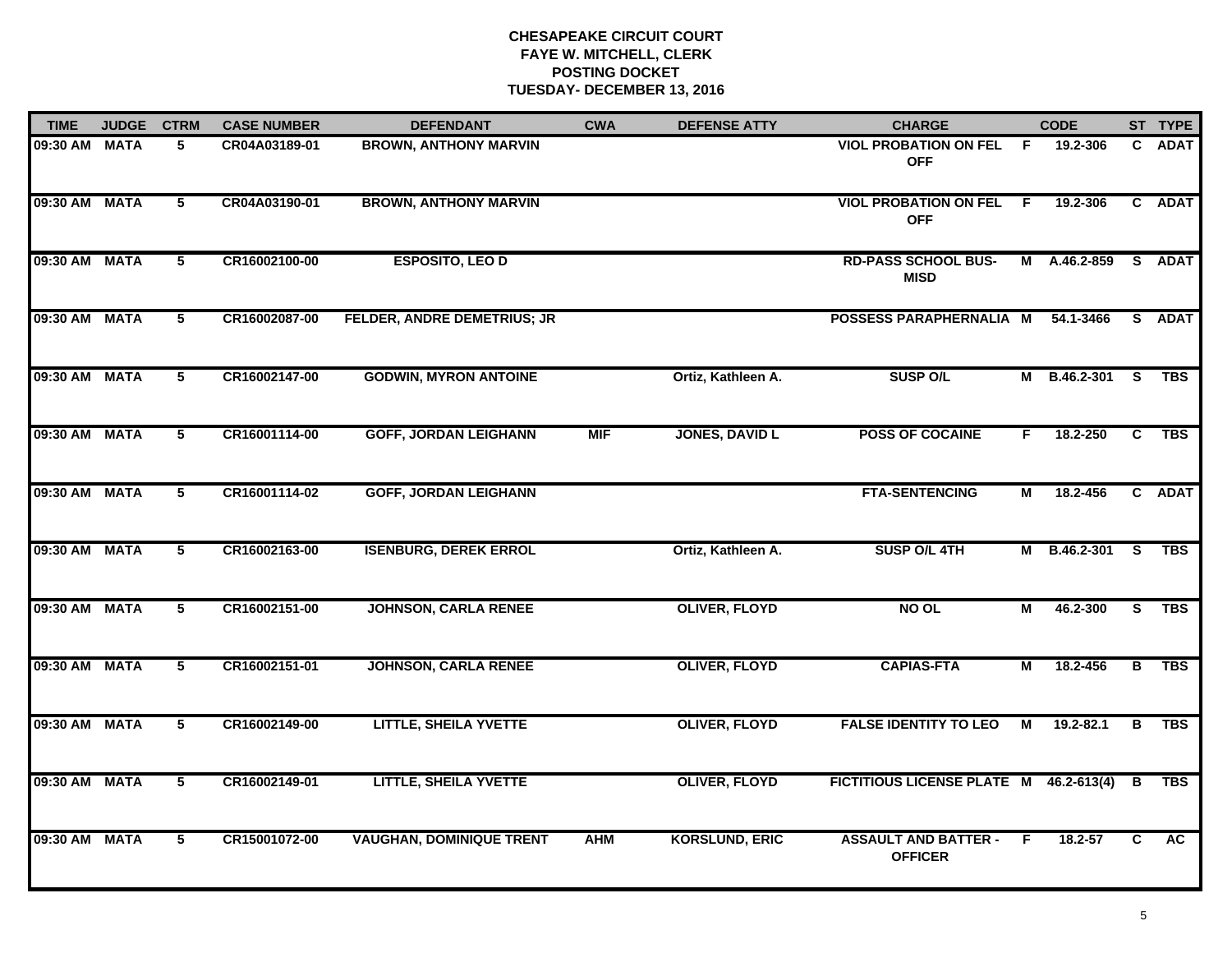| <b>TIME</b> | <b>JUDGE</b> | <b>CTRM</b>    | <b>CASE NUMBER</b> | <b>DEFENDANT</b>                 | <b>CWA</b> | <b>DEFENSE ATTY</b>   | <b>CHARGE</b>                                     |                | <b>CODE</b>        |                | ST TYPE       |
|-------------|--------------|----------------|--------------------|----------------------------------|------------|-----------------------|---------------------------------------------------|----------------|--------------------|----------------|---------------|
| 09:30 AM    | <b>MATA</b>  | 5              | CR11000893-02      | <b>WILLIAMS, SANDY BERNARD</b>   |            |                       | <b>VIOL PROBATION ON FEL</b><br><b>OFF</b>        | F.             | 19.2-306           | C.             | <b>ADAT</b>   |
| 09:30 AM    | <b>MATA</b>  | $\overline{5}$ | CR16002148-00      | <b>WINFREY, SHARINEA TRASHON</b> |            |                       | <b>POSSESSION MARIJUANA</b>                       | $\overline{M}$ | 18.2-250.1         |                | S ADAT        |
| 10:00 AM    | <b>JWB</b>   | $\mathbf{1}$   | CR16001944-00      | <b>ALERS-ORTIZ, RAPHAEL E</b>    | KAM        | <b>JONES, DAVID L</b> | <b>FAIL TO REGISTER SEX</b><br><b>OFFENDER</b>    |                | $F = 18.2 - 472.1$ |                | <b>B</b> TRYL |
| 10:00 AM    | <b>JWB</b>   | $\mathbf 1$    | CR16001693-00      | <b>COLEMAN, KIAIRA JOYCE</b>     | <b>BKF</b> | <b>SOSA, KAREN</b>    | <b>FORGE CHECK</b>                                | F.             | 18.2-172           |                | <b>B</b> PLEA |
| 10:00 AM    | <b>JWB</b>   | $\mathbf{1}$   | CR16001693-01      | <b>COLEMAN, KIAIRA JOYCE</b>     | <b>BKF</b> | <b>SOSA, KAREN</b>    | <b>UTTER FORGED CHECK</b>                         | F.             | 18.2-172           |                | <b>B</b> PLEA |
| 10:00 AM    | <b>JWB</b>   | $\mathbf{1}$   | CR16001693-02      | <b>COLEMAN, KIAIRA JOYCE</b>     | <b>BKF</b> | <b>SOSA, KAREN</b>    | <b>OBTAIN MONEY BY FALSE F</b><br><b>PRETENSE</b> |                | 18.2-178           |                | <b>B</b> PLEA |
| 10:00 AM    | <b>JWB</b>   | $\overline{1}$ | CR16002133-00      | <b>DAVIS, APRIL DAWN</b>         | <b>AWW</b> | <b>SOSA, KAREN</b>    | <b>POSSESS HEROIN</b>                             | F.             | 18.2-250           |                | <b>B</b> PLEA |
| 10:00 AM    | <b>JWB</b>   | $\mathbf{1}$   | CR16001969-00      | <b>DAVIS, DERYL LEE</b>          | <b>ASA</b> | Winn, A Robinson      | <b>ARMED BURGLARY, ENTER F</b><br><b>HOUSE</b>    |                | 18.2-90            | C.             | <b>MOT</b>    |
| 10:00 AM    | <b>JWB</b>   | $\mathbf 1$    | CR16001969-01      | <b>DAVIS, DERYL LEE</b>          | <b>ASA</b> | Winn, A Robinson      | <b>ATTEMPT ROBBERY</b>                            | F              | $18.2 - 58$        | C              | <b>MOT</b>    |
| 10:00 AM    | <b>JWB</b>   | $\mathbf{1}$   | CR16001969-02      | <b>DAVIS, DERYL LEE</b>          | <b>ASA</b> | Winn, A Robinson      | <b>ATTEMPT ROBBERY</b>                            | F.             | 18.2-58            | C.             | <b>MOT</b>    |
| 10:00 AM    | <b>JWB</b>   | $\mathbf{1}$   | CR16001969-03      | <b>DAVIS, DERYL LEE</b>          | <b>ASA</b> | Winn, A Robinson      | <b>ATTEMPT ROBBERY</b>                            | F.             | $18.2 - 58$        | $\mathbf{c}$   | <b>MOT</b>    |
| 10:00 AM    | <b>JWB</b>   | $\mathbf{1}$   | CR16001969-04      | <b>DAVIS, DERYL LEE</b>          | <b>ASA</b> | Winn, A Robinson      | <b>WEAR MASK TO CONCEAL F</b><br><b>IDENTITY</b>  |                | 18.2-422           | $\overline{c}$ | <b>MOT</b>    |
| 10:00 AM    | <b>JWB</b>   | $\mathbf{1}$   | CR16001969-05      | <b>DAVIS, DERYL LEE</b>          | <b>ASA</b> | Winn, A Robinson      | <b>STRANGLE ANOTHER</b><br><b>CAUSE INJURY</b>    | F.             | 18.2-51.6          | C              | <b>MOT</b>    |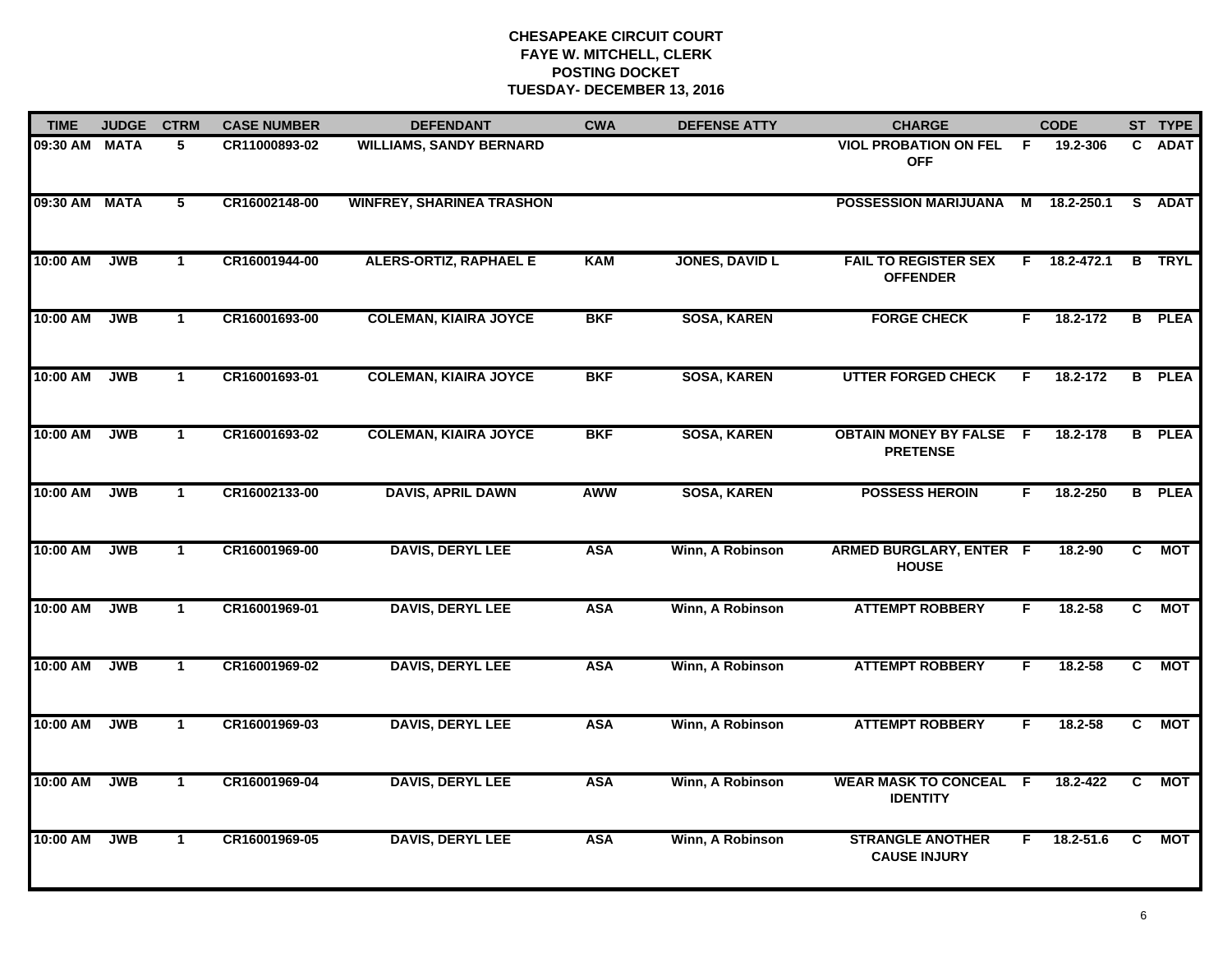| <b>TIME</b> | <b>JUDGE</b> | <b>CTRM</b>  | <b>CASE NUMBER</b> | <b>DEFENDANT</b>                  | <b>CWA</b> | <b>DEFENSE ATTY</b>     | <b>CHARGE</b>                                  |              | <b>CODE</b>   |                | ST TYPE     |
|-------------|--------------|--------------|--------------------|-----------------------------------|------------|-------------------------|------------------------------------------------|--------------|---------------|----------------|-------------|
| 10:00 AM    | <b>JWB</b>   | $\mathbf{1}$ | CR16001969-06      | <b>DAVIS, DERYL LEE</b>           | <b>ASA</b> | Winn, A Robinson        | MALICIOUS BODILY INJURY F                      |              | 18.2-51       | C.             | MOT         |
| 10:00 AM    | <b>JWB</b>   | $\mathbf 1$  | CR16001969-07      | <b>DAVIS, DERYL LEE</b>           | <b>ASA</b> | Winn, A Robinson        | <b>MALICIOUS BODILY INJURY F</b>               |              | $18.2 - 51$   | C.             | <b>MOT</b>  |
| 10:00 AM    | <b>JWB</b>   | $\mathbf{1}$ | CR16001969-08      | <b>DAVIS, DERYL LEE</b>           | <b>ASA</b> | Winn, A Robinson        | <b>FIREARM:USE IN COMM OF</b><br><b>FELONY</b> | - F          | $18.2 - 53.1$ | C              | <b>MOT</b>  |
| 10:00 AM    | <b>JWB</b>   | $\mathbf{1}$ | CR16001969-09      | <b>DAVIS, DERYL LEE</b>           | <b>ASA</b> | Winn, A Robinson        | FIREARM:USE IN COMM OF F<br><b>FELONY</b>      |              | $18.2 - 53.1$ | C              | <b>MOT</b>  |
| 10:00 AM    | <b>JWB</b>   | $\mathbf{1}$ | CR16001969-10      | <b>DAVIS, DERYL LEE</b>           | <b>ASA</b> | Winn, A Robinson        | FIREARM:USE IN COMM OF F<br><b>FELONY</b>      |              | 18.2-53.1     | C              | <b>MOT</b>  |
| 10:00 AM    | <b>JWB</b>   | $\mathbf{1}$ | CR16002195-00      | <b>DUNSTON, ROBERT LEE; JR</b>    | <b>PLS</b> | <b>FORSTIE, AARON</b>   | <b>BOND APPEAL</b>                             | $\mathbf{o}$ | 19.2-124      |                | C BOND      |
| 10:00 AM    | <b>JWB</b>   | $\mathbf{1}$ | CR16002139-00      | <b>EKLEBERRY, WILLIAM MAXWELL</b> | <b>MIF</b> | <b>MUSSONI, ERIK</b>    | <b>POSSESSION OF HEROIN</b>                    | -F           | 18.2-250      |                | C PLEA      |
| 10:00 AM    | <b>JWB</b>   | $\mathbf{1}$ | CR16001252-00      | <b>FAULKNER, RASHEEK JERMAINE</b> | <b>MIF</b> | <b>CARROLL, ADAM</b>    | <b>DRUGS: POSSESS COCAINE F</b>                |              | 18.2-250      | $\overline{B}$ | <b>TRYL</b> |
| 10:00 AM    | <b>JWB</b>   | $\mathbf{1}$ | CR16002014-00      | HANLEY, THEODORUS ADRIAN          | <b>AJS</b> | Spencer, Jo Anne        | <b>MALICIOUS WOUNDING</b>                      | F            | 18.2-51       |                | C PLEA      |
| 10:00 AM    | <b>JWB</b>   | $\mathbf{1}$ | CR16002014-01      | HANLEY, THEODORUS ADRIAN          | <b>AJS</b> | Spencer, Jo Anne        | <b>MALICIOUS SHOOTING</b>                      | F            | 18.2-51       |                | C PLEA      |
| 10:00 AM    | <b>JWB</b>   | $\mathbf{1}$ | CR16002014-02      | HANLEY, THEODORUS ADRIAN          | <b>AJS</b> | Spencer, Jo Anne        | <b>USE, ATTEMPT, DISPLAY</b><br><b>F/ARM</b>   | F            | 18.2-53.1     |                | C PLEA      |
| 10:00 AM    | <b>JWB</b>   | $\mathbf{1}$ | CR16002014-03      | HANLEY, THEODORUS ADRIAN          | <b>AJS</b> | Spencer, Jo Anne        | <b>USE FIREARM IN FELONY</b><br><b>1ST OFF</b> | -F           | 18.2-53.1     |                | C PLEA      |
| 10:00 AM    | <b>JWB</b>   | $\mathbf{1}$ | CR14001229-14      | <b>HARRIS, QWONTREAL RAYSHAWN</b> | <b>KAM</b> | <b>SWEENEY, B COLIN</b> | <b>VIOL: OF SUSPENDED</b><br><b>SENTENCE</b>   | F.           | 19.2-306      |                | C BOND      |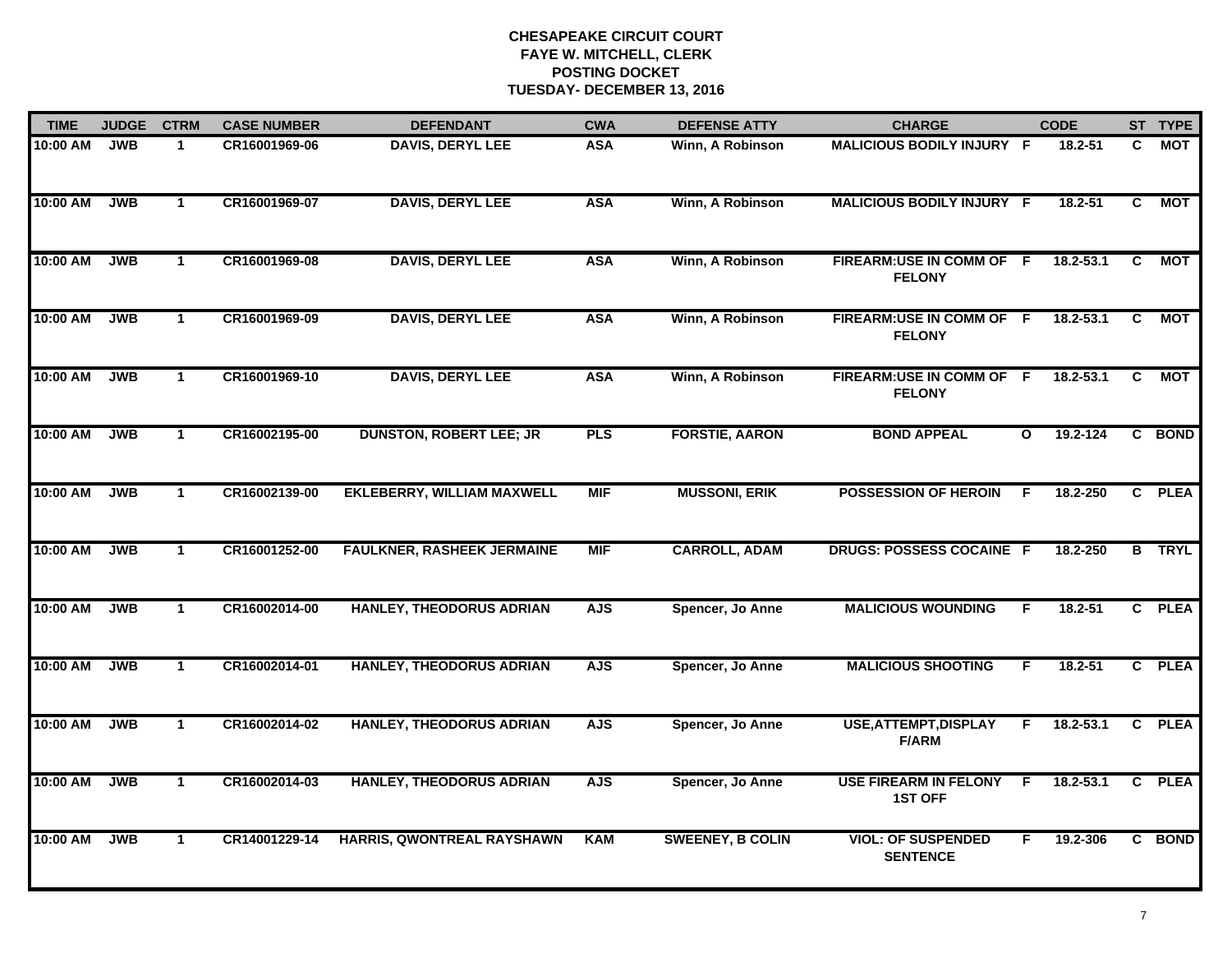| <b>TIME</b> | <b>JUDGE</b> | <b>CTRM</b>  | <b>CASE NUMBER</b> | <b>DEFENDANT</b>                  | <b>CWA</b> | <b>DEFENSE ATTY</b>     | <b>CHARGE</b>                                     |    | <b>CODE</b>    |   | ST TYPE       |
|-------------|--------------|--------------|--------------------|-----------------------------------|------------|-------------------------|---------------------------------------------------|----|----------------|---|---------------|
| 10:00 AM    | <b>JWB</b>   | $\mathbf 1$  | CR14001229-15      | HARRIS, QWONTREAL RAYSHAWN        | <b>KAM</b> | <b>SWEENEY, B COLIN</b> | <b>VIOL: OF SUSPENDED</b><br><b>SENTENCE</b>      | F. | 19.2-306       |   | C BOND        |
| 10:00 AM    | <b>JWB</b>   | $\mathbf{1}$ | CR14001229-16      | HARRIS, QWONTREAL RAYSHAWN        | <b>KAM</b> | <b>SWEENEY, B COLIN</b> | <b>VIOL: OF SUSPENDED</b><br><b>SENTENCE</b>      | F. | 19.2-306       |   | C BOND        |
| 10:00 AM    | <b>JWB</b>   | $\mathbf{1}$ | CR14001229-17      | <b>HARRIS, QWONTREAL RAYSHAWN</b> | <b>KAM</b> | <b>SWEENEY, B COLIN</b> | <b>VIOL: OF SUSPENDED</b><br><b>SENTENCE</b>      | F. | 19.2-306       |   | C BOND        |
| 10:00 AM    | <b>JWB</b>   | $\mathbf{1}$ | CR14001229-18      | HARRIS, QWONTREAL RAYSHAWN        | <b>KAM</b> | <b>SWEENEY, B COLIN</b> | <b>VIOL: OF SUSPENDED</b><br><b>SENTENCE</b>      | F. | 19.2-306       |   | C BOND        |
| 10:00 AM    | <b>JWB</b>   | $\mathbf{1}$ | CR14001229-19      | HARRIS, QWONTREAL RAYSHAWN        | <b>KAM</b> | <b>SWEENEY, B COLIN</b> | <b>VIOL: OF SUSPENDED</b><br><b>SENTENCE</b>      | F. | 19.2-306       |   | C BOND        |
| 10:00 AM    | JWB          | $\mathbf{1}$ | CR14001229-20      | HARRIS, QWONTREAL RAYSHAWN        | <b>KAM</b> | <b>SWEENEY, B COLIN</b> | <b>VIOL: OF SUSPENDED</b><br><b>SENTENCE</b>      | F. | 19.2-306       |   | C BOND        |
| 10:00 AM    | <b>JWB</b>   | $\mathbf{1}$ | CR14001229-21      | <b>HARRIS, QWONTREAL RAYSHAWN</b> | <b>KAM</b> | <b>SWEENEY, B COLIN</b> | <b>VIOL: OF SUSPENDED</b><br><b>SENTENCE</b>      | F. | 19.2-306       |   | C BOND        |
| 10:00 AM    | <b>JWB</b>   | $\mathbf 1$  | CR14001229-22      | HARRIS, QWONTREAL RAYSHAWN        | <b>KAM</b> | <b>SWEENEY, B COLIN</b> | <b>VIOL: OF SUSPENDED</b><br><b>SENTENCE</b>      | F. | 19.2-306       |   | C BOND        |
| 10:00 AM    | <b>JWB</b>   | $\mathbf 1$  | CR16001414-00      | <b>HOCKETT, EDDIE</b>             | <b>DJH</b> | La Mondue, Carl C.      | <b>OBTAIN MONEY BY FALSE M</b><br><b>PRETENSE</b> |    | 18.2-178       |   | <b>B</b> PLEA |
| 10:00 AM    | <b>JWB</b>   | $\mathbf{1}$ | CR16001414-01      | <b>HOCKETT, EDDIE</b>             | <b>DJH</b> | La Mondue, Carl C.      | <b>OBTAIN MONEY BY FALSE F</b><br><b>PRETENSE</b> |    | 18.2-178       |   | <b>B</b> PLEA |
| 10:00 AM    | <b>JWB</b>   | $\mathbf{1}$ | CR16001414-02      | <b>HOCKETT, EDDIE</b>             | <b>DJH</b> | La Mondue, Carl C.      | <b>OBTAIN MONEY BY FALSE F</b><br><b>PRETENSE</b> |    | 18.2-178       |   | <b>B</b> PLEA |
| 10:00 AM    | <b>JWB</b>   | $\mathbf{1}$ | CR16002041-00      | <b>JACKSON, JIMMY NATHANIEL</b>   | <b>AWW</b> | <b>MUSSONI, ERIK</b>    | <b>POSSESS HEROIN</b>                             | F  | 18.2-250       |   | <b>B</b> TRYL |
| 10:00 AM    | <b>JWB</b>   | $\mathbf{1}$ | CR16001836-00      | <b>JACKSON, NICKLAS BRANDON</b>   | <b>AJS</b> | <b>MUSSONI, ERIK</b>    | <b>UNAUTHORIZED USE OF</b><br><b>VEHICLE</b>      |    | $F$ A.18.2-102 | B | <b>PLEA</b>   |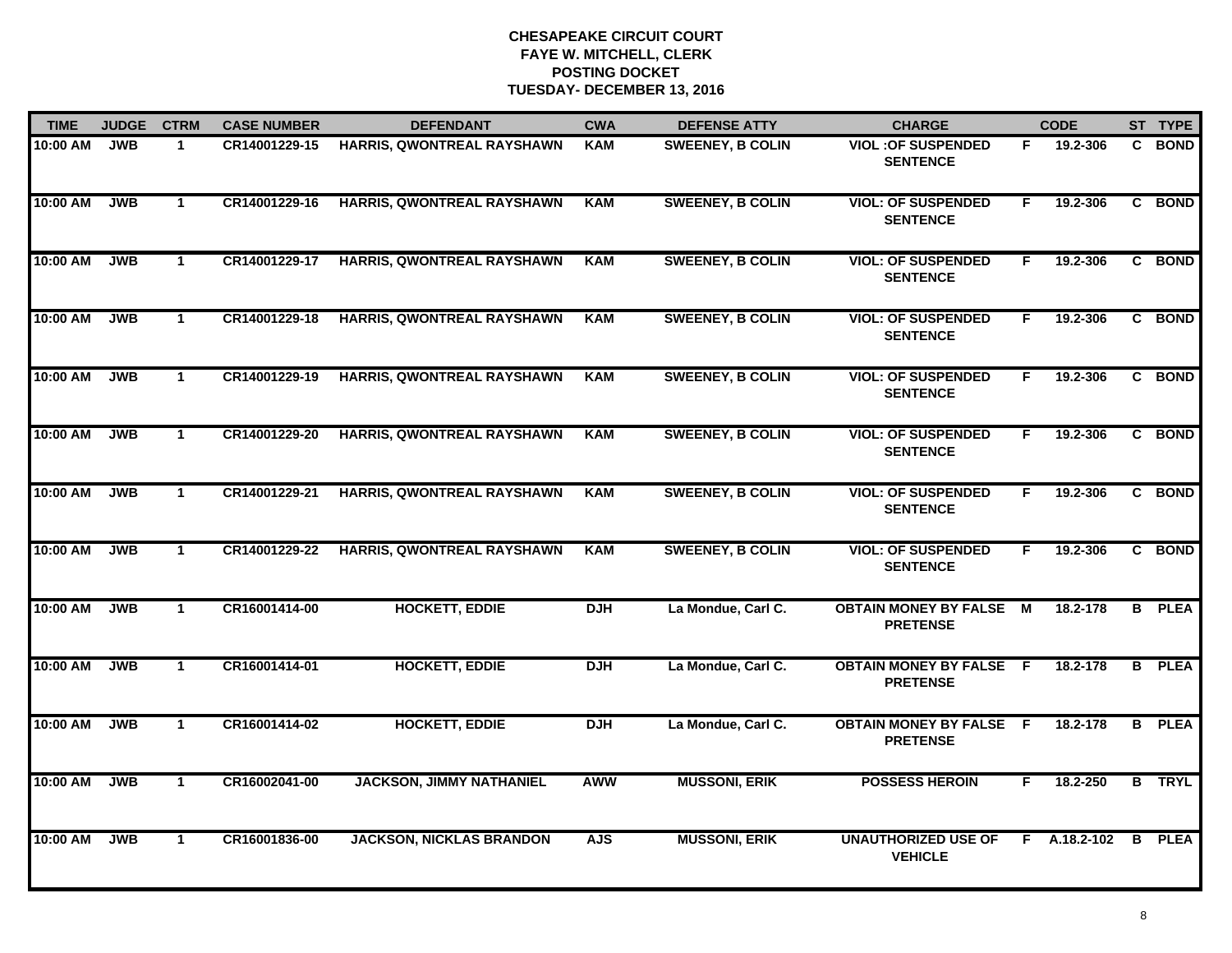| <b>TIME</b> | <b>JUDGE</b> | <b>CTRM</b>          | <b>CASE NUMBER</b> | <b>DEFENDANT</b>               | <b>CWA</b> | <b>DEFENSE ATTY</b>    | <b>CHARGE</b>                                 |    | <b>CODE</b>  |   | ST TYPE       |
|-------------|--------------|----------------------|--------------------|--------------------------------|------------|------------------------|-----------------------------------------------|----|--------------|---|---------------|
| 10:00 AM    | <b>JWB</b>   | $\mathbf{1}$         | CR16000947-00      | <b>JOHNSON, TYRELL</b>         | <b>BKF</b> | <b>SOSA, KAREN</b>     | FRD CONV, PROP REMOVL F<br>$>= $200$          |    | 18.2-115     |   | C TRYL        |
| 10:00 AM    | <b>JWB</b>   | $\mathbf{1}$         | CR16001554-00      | <b>KUHNEMUND, REGINA MARIE</b> | <b>PLS</b> | Jones, David L.        | <b>CREDIT CARD LARCENY</b>                    | F. | 18.2-192     |   | <b>B</b> PLEA |
| 10:00 AM    | <b>JWB</b>   | $\mathbf{1}$         | CR16001554-01      | <b>KUHNEMUND, REGINA MARIE</b> | <b>PLS</b> | Jones, David L.        | <b>CREDIT CARD FRAUD</b>                      | F. | 18.2-195     |   | <b>B</b> PLEA |
| 10:00 AM    | <b>JWB</b>   | $\mathbf 1$          | CR16001554-02      | <b>KUHNEMUND, REGINA MARIE</b> | <b>PLS</b> | Jones, David L.        | <b>ID THEFT</b>                               |    | F 18.2-186.3 |   | <b>B</b> PLEA |
| 10:00 AM    | <b>JWB</b>   | $\blacktriangleleft$ | CR16002048-01      | <b>LEWIS, GARNETT</b>          | <b>KAM</b> | <b>OLIVER, FLOYD</b>   | <b>POSS MARIJUANA</b>                         |    | M 18.2-250.1 |   | <b>B</b> PLEA |
| 10:00 AM    | <b>JWB</b>   | $\mathbf 1$          | CR16002048-00      | <b>LEWIS, GARNETT STEVEN</b>   | <b>KAM</b> | <b>OLIVER, FLOYD</b>   | <b>CARRY CONCEAL WEAPON F</b>                 |    | 18.2-308.2   | C | <b>PLEA</b>   |
| 10:00 AM    | <b>JWB</b>   | $\mathbf{1}$         | CR16001669-00      | <b>NIXON, ELMER LEE</b>        | <b>AJS</b> | Winn, A. Robinson      | <b>UNAUTHORIZED USE OF</b><br><b>AUTO</b>     | F. | A.18.2-102   | B | <b>TRYL</b>   |
| 10:00 AM    | <b>JWB</b>   | $\mathbf{1}$         | CR16001669-01      | <b>NIXON, ELMER LEE</b>        | <b>AJS</b> | Winn, A Robinson       | <b>GRAND LARCENY: AUTO</b>                    | F  | 18.2-95      |   | <b>B</b> TRYL |
| 10:00 AM    | <b>JWB</b>   | $\mathbf{1}$         | CR15001097-00      | <b>PLUMMER, ERICK LAWRENCE</b> | <b>WHC</b> | <b>PASS, STEPHANIE</b> | <b>FORGE PUBLIC RECORD</b>                    | F  | 18.2-168     |   | C PLEA        |
| 10:00 AM    | <b>JWB</b>   | $\mathbf{1}$         | CR15001097-01      | <b>PLUMMER, ERICK LAWRENCE</b> | <b>WHC</b> | <b>PASS, STEPHANIE</b> | UTTER FORGED DOCUMENT F                       |    | 18.2-172     |   | C PLEA        |
| 10:00 AM    | <b>JWB</b>   | $\mathbf{1}$         | CR15001097-02      | <b>PLUMMER, ERICK LAWRENCE</b> | <b>WHC</b> | <b>PASS, STEPHANIE</b> | <b>PROCURE CREDIT BY</b><br><b>FALSE STMT</b> | F. | 18.2-186     |   | C PLEA        |
| 10:00 AM    | <b>JWB</b>   | $\mathbf{1}$         | CR15001097-03      | <b>PLUMMER, ERICK LAWRENCE</b> | <b>WHC</b> | <b>PASS, STEPHANIE</b> | <b>FORGE CREDIT</b><br><b>APPLICATION</b>     | F. | 18.2-172     |   | C PLEA        |
| 10:00 AM    | <b>JWB</b>   | $\mathbf{1}$         | CR15001097-04      | <b>PLUMMER, ERICK LAWRENCE</b> | <b>WHC</b> | <b>PASS, STEPHANIE</b> | <b>FORGE TITLE AND</b><br><b>REGISTRATION</b> | F  | 18.2-172     |   | C PLEA        |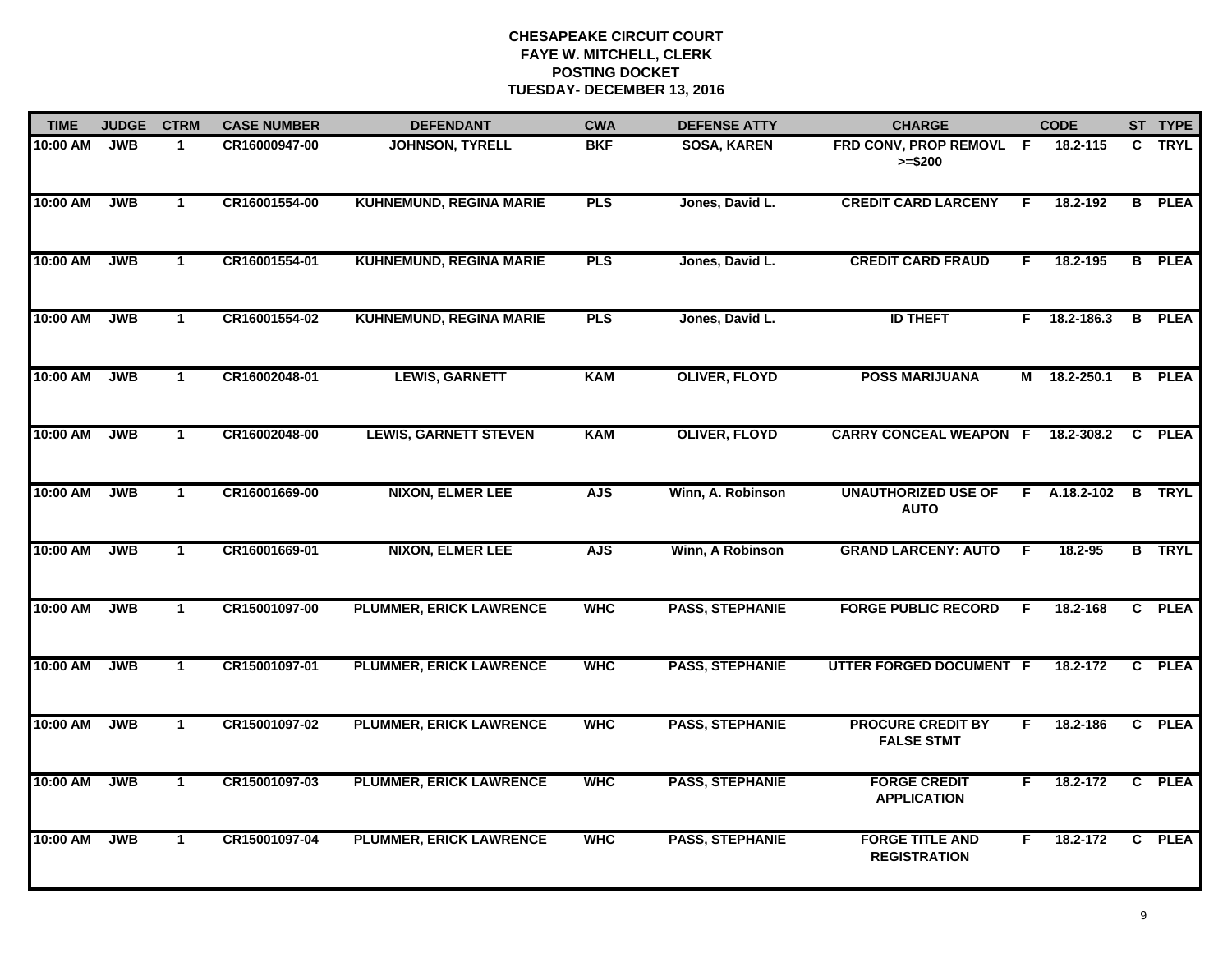| <b>TIME</b>  | <b>JUDGE</b> | <b>CTRM</b>    | <b>CASE NUMBER</b> | <b>DEFENDANT</b>                | <b>CWA</b> | <b>DEFENSE ATTY</b>       | <b>CHARGE</b>                                     |          | <b>CODE</b> |              | ST TYPE        |
|--------------|--------------|----------------|--------------------|---------------------------------|------------|---------------------------|---------------------------------------------------|----------|-------------|--------------|----------------|
| 10:00 AM     | <b>JWB</b>   | $\mathbf 1$    | CR15001097-05      | PLUMMER, ERICK LAWRENCE         | <b>WHC</b> | PASS, STEPHANIE           | <b>UTTER FORGED</b><br><b>TITLE/REGISTRAT</b>     | F.       | 18.2-172    |              | C PLEA         |
| 10:00 AM     | <b>JWB</b>   | $\mathbf{1}$   | CR15001097-06      | <b>PLUMMER, ERICK LAWRENCE</b>  | <b>WHC</b> | <b>PASS, STEPHANIE</b>    | <b>FORGE SOCIAL SECURITY F</b><br><b>STMT</b>     |          | 18.2-172    | $\mathbf{c}$ | <b>PLEA</b>    |
| 10:00 AM     | <b>JWB</b>   | $\mathbf 1$    | CR15001097-07      | <b>PLUMMER, ERICK LAWRENCE</b>  | <b>WHC</b> | PASS, S                   | <b>UTTER FORGED</b><br><b>STATEMENT</b>           | F        | 18.2-172    |              | C PLEA         |
| 10:00 AM     | <b>JWB</b>   | $\mathbf 1$    | CR15001097-08      | <b>PLUMMER, ERICK LAWRENCE</b>  | <b>WHC</b> | <b>PASS, STEPHANIE</b>    | <b>OBTAIN PROPERTY/FALSE F</b><br><b>PRETENSE</b> |          | 18.2-178    |              | C PLEA         |
| 10:00 AM     | <b>JWB</b>   | $\mathbf 1$    | CR15001097-09      | <b>PLUMMER, ERICK LAWRENCE</b>  | <b>WHC</b> | <b>PASS, STEPHANIE</b>    | <b>UTTER FORGED ID CARD</b>                       | F.       | 18.2-172    |              | C PLEA         |
| 10:00 AM     | <b>JWB</b>   | $\mathbf{1}$   | CR16000802-00      | <b>SAMUEL, CHRISTINA PETERS</b> | <b>DAW</b> | <b>BASHARA, CHARLES L</b> | <b>EMBEZZLEMENT</b>                               | F.       | 18.2-111    |              | <b>B</b> TRYL  |
| 10:00 AM     | <b>JWB</b>   | $\mathbf{1}$   | CR16001698-00      | <b>SMALLWOOD, KIMBERLY HOPE</b> | <b>BKF</b> | <b>WOOTEN, MATTHEW</b>    | <b>FORGERY OF PUBLIC</b><br><b>RECORDS</b>        | F.       | 18.2-168    |              | <b>B</b> PLEA  |
| 10:00 AM     | <b>JWB</b>   | $\mathbf{1}$   | CR16001698-01      | <b>SMALLWOOD, KIMBERLY HOPE</b> | <b>BKF</b> | <b>WOOTEN, MATTHEW</b>    | <b>IDENTITY THEFT</b>                             | М        | 18.2-186.3  |              | <b>B</b> PLEA  |
| 10:00 AM     | <b>JWB</b>   | $\mathbf 1$    | CR16001976-00      | <b>WARD, SHERON SIMONE</b>      | <b>AJS</b> | <b>OLIVER, FLOYD</b>      | <b>POSSESS OXYCODONE</b>                          | F.       | 18.2-250    | C            | C.             |
| 10:00 AM     | <b>JWB</b>   | $\mathbf{1}$   | CR16001976-01      | <b>WARD, SHERON SIMONE</b>      | <b>AJS</b> | <b>OLIVER, FLOYD</b>      | <b>POSSESS HYDROCODONE</b>                        | <b>M</b> | 18.2-250    | C            | $\mathbf{c}$   |
| 10:00 AM     | <b>JWB</b>   | $\mathbf{1}$   | CR16001976-02      | <b>WARD, SHERON SIMONE</b>      | <b>AJS</b> | <b>OLIVER, FLOYD</b>      | POSSESS GUN W/SCHI-II F<br><b>DRUG</b>            |          | 18.2-308.4  | C            | C              |
| 10:00 AM FBL |              | $\overline{2}$ | CR16002104-00      | <b>HEART, CURTIS ANTHONY</b>    | <b>MLK</b> | <b>MUSSONI, ERIK</b>      | <b>GRAND LARCENY</b>                              | F        | 18.2-95     |              | <b>B</b> TRYL  |
| 10:00 AM     | <b>FBL</b>   | $\overline{2}$ | CR16001796-00      | <b>LESTER, DONTE RAVON</b>      | <b>MLK</b> | <b>MORRIS, DIALLO K</b>   | <b>POSSESS FIREARM BY</b><br><b>FELON</b>         | F.       | 18.2-308.2  | B            | $\overline{c}$ |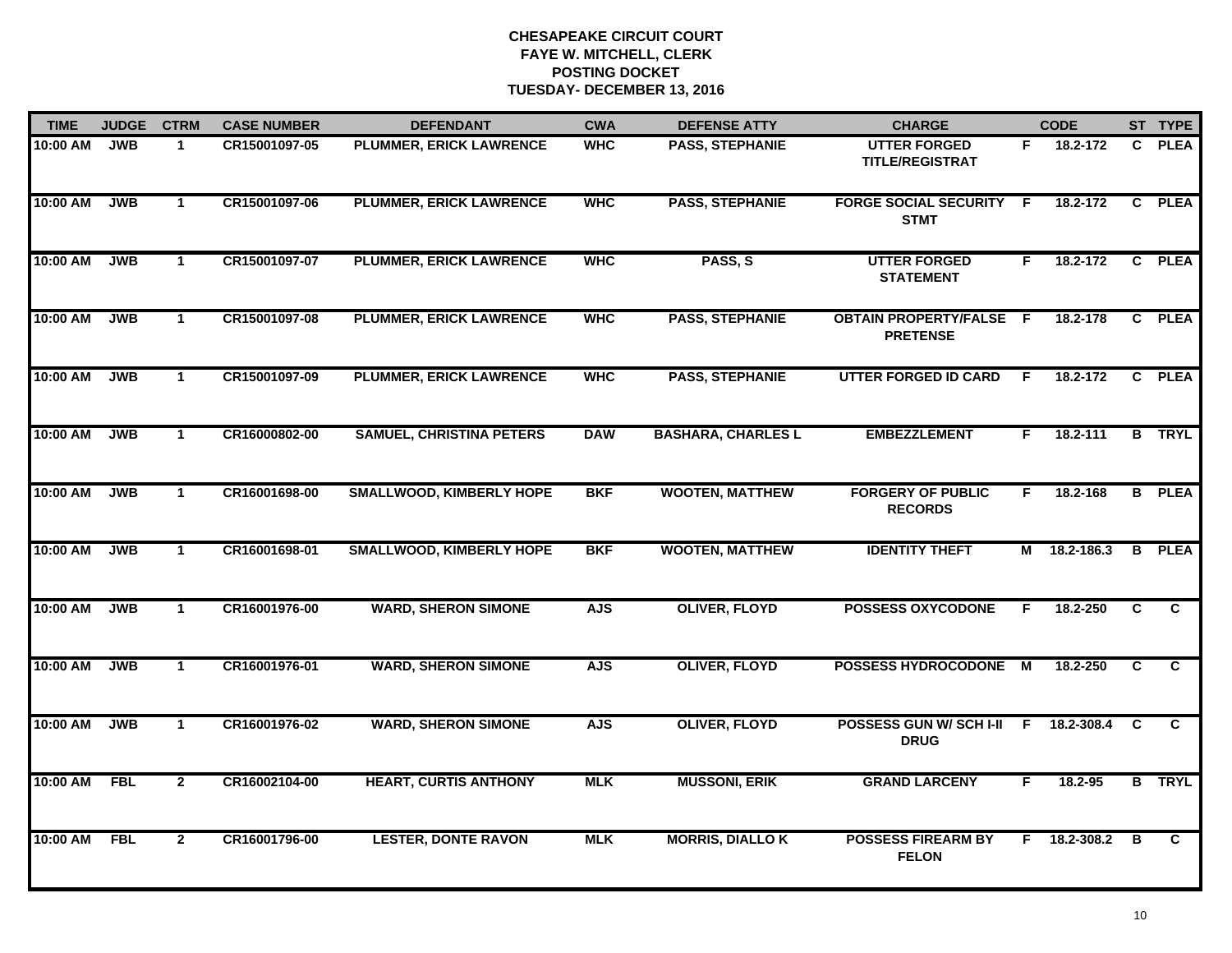| <b>TIME</b>  | <b>JUDGE</b> | <b>CTRM</b>    | <b>CASE NUMBER</b> | <b>DEFENDANT</b>                 | <b>CWA</b> | <b>DEFENSE ATTY</b>          | <b>CHARGE</b>                                  |                | <b>CODE</b>           |                | ST TYPE         |
|--------------|--------------|----------------|--------------------|----------------------------------|------------|------------------------------|------------------------------------------------|----------------|-----------------------|----------------|-----------------|
| 10:00 AM FBL |              | $\mathbf{2}$   | CR16000044-00      | <b>LITTLE, MIYETT ANTWIONE</b>   | AHM        | <b>BLACK, HUGH E; III</b>    | <b>DUI-3RD W/IN 5YRS</b>                       |                | F C.18.2-266          |                | <b>B</b> TRYL   |
| 10:00 AM     | FBL          | $\overline{2}$ | CR16000044-01      | <b>LITTLE, MIYETT ANTWIONE</b>   | <b>AHM</b> | <b>BLACK, HUGH E; III</b>    | <b>REFUSAL-3RD</b>                             |                | M B.18.2-268.3 B TRYL |                |                 |
| 10:00 AM     | FBL          | $\overline{2}$ | CR16000044-02      | <b>LITTLE, MIYETT ANTWIONE</b>   | <b>AHM</b> | <b>BLACK, HUGH E; III</b>    | REVOKED O/L-DUI RELATED M                      |                | 18.2-272              |                | <b>B</b> TRYL   |
| 10:00 AM     | <b>FBL</b>   | $\mathbf{2}$   | CR16000044-03      | <b>LITTLE, MIYETT NTWIONE</b>    | <b>AHM</b> | <b>BLACK, HUGH E; III</b>    | <b>OPEN CONTAINER</b>                          | м              | 46-182                |                | S TRYL          |
| 10:00 AM     | <b>FBL</b>   | $\overline{2}$ | CR16001572-00      | <b>MACIAS, MOISEIS ANGEL</b>     | <b>ASA</b> | Black, Hugh E.; III          | MALICIOUS BODILY INJURY F                      |                | 18.2-51               |                | C TRYL          |
| 10:00 AM FBL |              | $\mathbf{2}$   | CR16001572-01      | <b>MACIAS, MOISEIS ANGEL</b>     | <b>ASA</b> | Black, Hugh E.; III          | <b>STRANGLE</b><br><b>ANOTHER/CAUSING INJU</b> | F.             | 18.2-51.6             |                | C TRYL          |
| 10:00 AM     | <b>FBL</b>   | $\overline{2}$ | CR16001572-02      | <b>MACIAS, MOISEIS ANGEL</b>     | <b>ASA</b> | Black, Hugh E.; III          | <b>DAMAGE PROPERTY</b>                         | $\overline{M}$ | 18.2-137              |                | C TRYL          |
| 10:00 AM     | FBL          | $\mathbf{2}$   | CR16002040-00      | <b>POPE, AMBER LOUISE</b>        | <b>ASA</b> | <b>MUSSONI, ERIK</b>         | <b>POSSESS COCAINE</b>                         | F.             | 18.2-250              |                | C TRYL          |
| 10:00 AM     | <b>EPG</b>   | $\mathbf{3}$   | CR16000241-00      | <b>HAYES, MELVIN ANTHONY; SR</b> | <b>DJW</b> | *SINGLETON, KENNETH          | <b>FIREARM: RECKLESS</b><br><b>HANDLING</b>    | F              | 18.2-56.1             | B              | <b>JURY</b>     |
| 10:00 AM     | <b>EPG</b>   | $\mathbf{3}$   | CR16000241-01      | <b>HAYES, MELVIN ANTHONY; SR</b> | <b>DJW</b> | *SINGLETON, KENNETH          | <b>ABUSE CHILD, DISREGARD F</b><br><b>LIFE</b> |                | 18.2-371.1            | B              | <b>JURY</b>     |
| 10:00 AM     | <b>RDS</b>   | 6              | CR16000621-06      | <b>JONES, JAVONTE MARQUISE</b>   | <b>AMF</b> | <b>VOLTIN, CHRISTOPHER T</b> | POSS FIREARM DELINQ FEL F                      |                | 18.2-308.2            | C.             | <b>JURY</b>     |
| 10:00 AM     | <b>RDS</b>   | 6              | CR16000198-00      | POLING, JOSEPH                   | <b>KAM</b> | <b>BANBER, ANDREW</b>        | <b>FTA AS WITNESS</b>                          | $\overline{M}$ | 18.2-456              | $\overline{s}$ | <b>UA</b>       |
| 10:00 AM     | <b>RDS</b>   | 6              | CR16000198-01      | POLING, JOSEPH                   | <b>KAM</b> | <b>BANBER, ANDREW</b>        | <b>CONTEMT - SCRULE - FTA - M</b><br><b>UA</b> |                | 18.2-456              | S.             | $\overline{sc}$ |